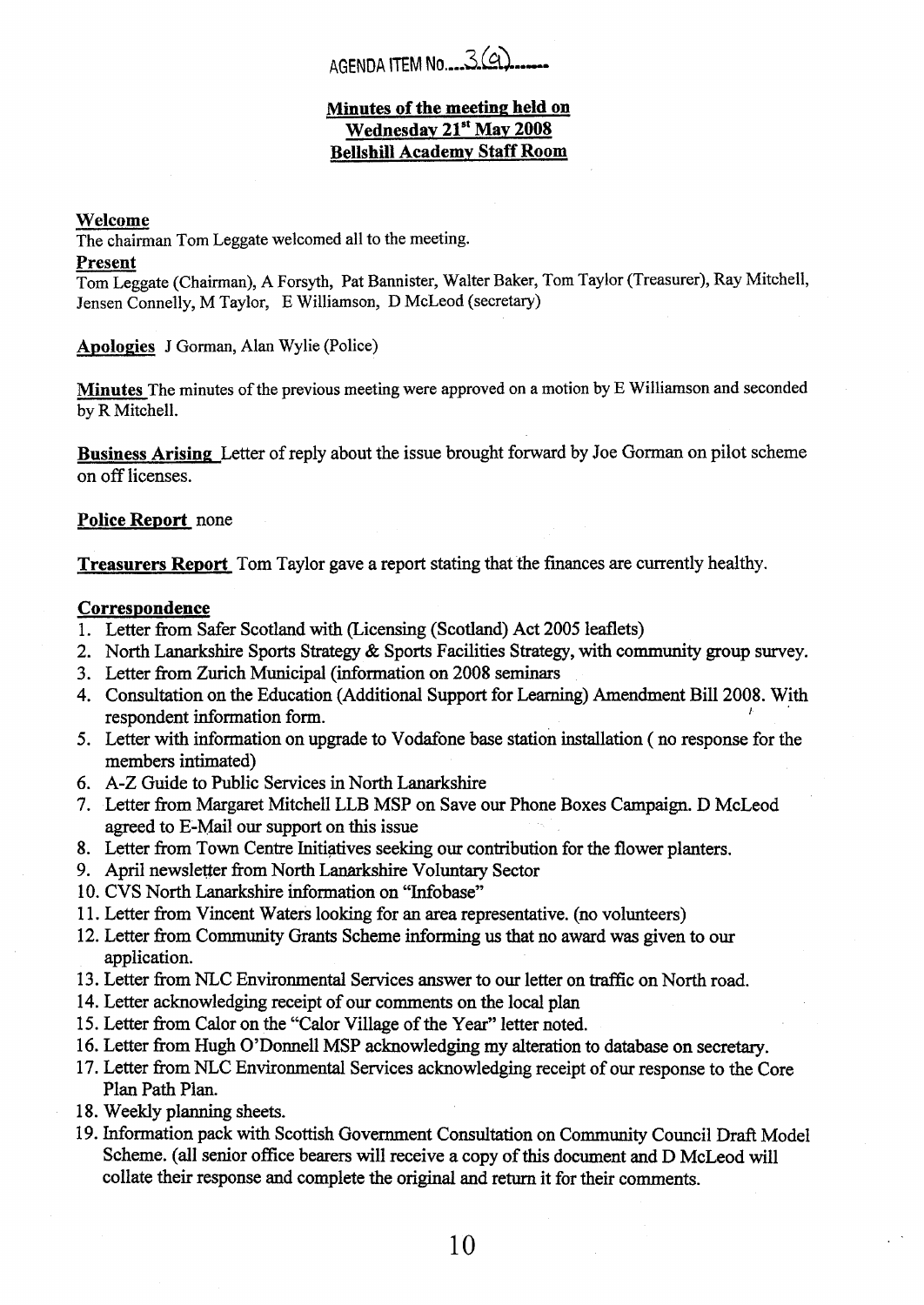#### E-Mails

- 1. From NLC Estates section on a PA System for our Remembrance Day Service.
- 2. From Gerry Harkin from Richmond Fellowship Scotland requesting access to hand **out** leaflets on their organisation.
- 3. From Alan Wylie passing on Police Report, and informing me of the police vehicle being out of commission and will not be available for our Street Fair

**AOCB** E-Mail from interested member of the public (name & address supplied) asking when the work on the removal of the Orbiston bing will start, and asking if anything can be done with the youths who are causing a nuisance by throwing missiles, tyres, mud and occasionally abuse **at** the residents of Footfield Road, it **is** hoped that some thing can be done before someone is injured or cars/property are damaged.

Alice Forsyth asked for her apology to be recorded for the next meeting, accepted.

**Street Fair** D McLeod informed all present that all has been prepared for our Annual Street Fair. Jensen Connelly asked if anything could be arranged for the Sunday & Monday because the bottom half of the Main Street is deserted, D McLeod stated that not for this **year** but this could be looked at for next year.

**As** this completed all the business of tonight's meeting the secretary moved a vote of **thanks** to the chair until the next meetiqg.

#### **Next Meeting.**

 $\overline{\mathcal{L}}$ 

The next meeting will be held on Wednesday 18<sup>th</sup> June 2008 within Bellshill Academy staff room.

 $\mathcal{D}_{\mathcal{A}}$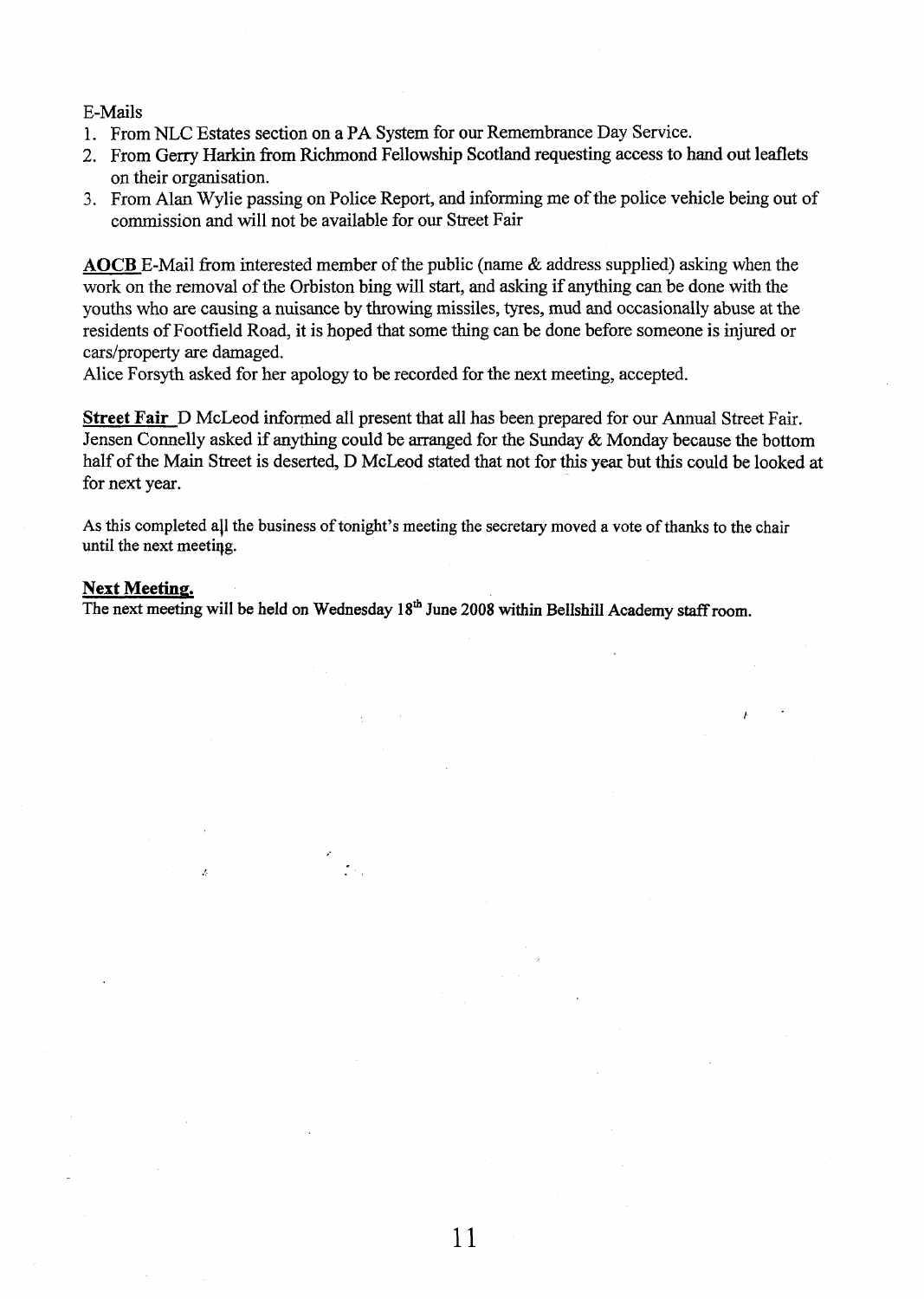## **Bellshill Community Council Meeting Wednesday 21"' May 2008-05-23**

## **Police Report**

## **Gangs Niolence Reduction**

Over the last few weeks there have two incidents of note within the housing estate just off Hattonrigg Road, Bellshill. The incidents involved a serious assault and vandalism at a dwelling in the locality. Some residents have come forward ( in confidence), stating that it was members of the North Road Derry who carried out the attacks, at present the Police are following positive lines of enquiry.

Although "gang culture" does not have a huge impact in the sub-divisional area, and there are very few so called gangs available, the Police are now using technology on the internet to focus on activities by groups of youths, often they leave information on sites such as You Tube, Bebo and face **book** which can lead to identification of individuals.

Community Police Officers are actively patrolling the affected area to reassure residents and glean information.

## **Community Policing**

**Our** former Divisional Commander Supt. Anne McGuire has just completed a report on Community Policing, the result of which will have a major impact on Policing within your area. The Community Policing Model will provide council ward areas' with more officers for patrol purposes, effectively the Community Police will all work in conjunction with Area Inspectors, Local Intelligence Officers and the Community Safety Officer, to form a local Problem Solving Team. In short more officers on the beat patrolling the community in an effective manner.

## **Crime Trends**

In general crime, within the Bellshill & District area, remains low when compared with other Policing areas in **North** Lanarkshire and Strathclyde, at present there are no real patterns emerging which give rise to immediate concern for the community. High on the agenda, as is with most communities, is the on going incidents which affect us all, namely vandalism and ant-social behaviour by groups of youths. To this end a steering group with partner agencies has been set up to **look** and projects and initiatives to divert young people away from crime.

The Blue Light Disco (next one on **3** 1/05/08) is one of the main projects so far. Community Cops in Viewpark have set up a Junior Jog Scotland Initiative with the **3**  schools in the area working closely with parents and teaching staff to provide a positive scheme, to encourage healthy activity break down barriers and involve the community.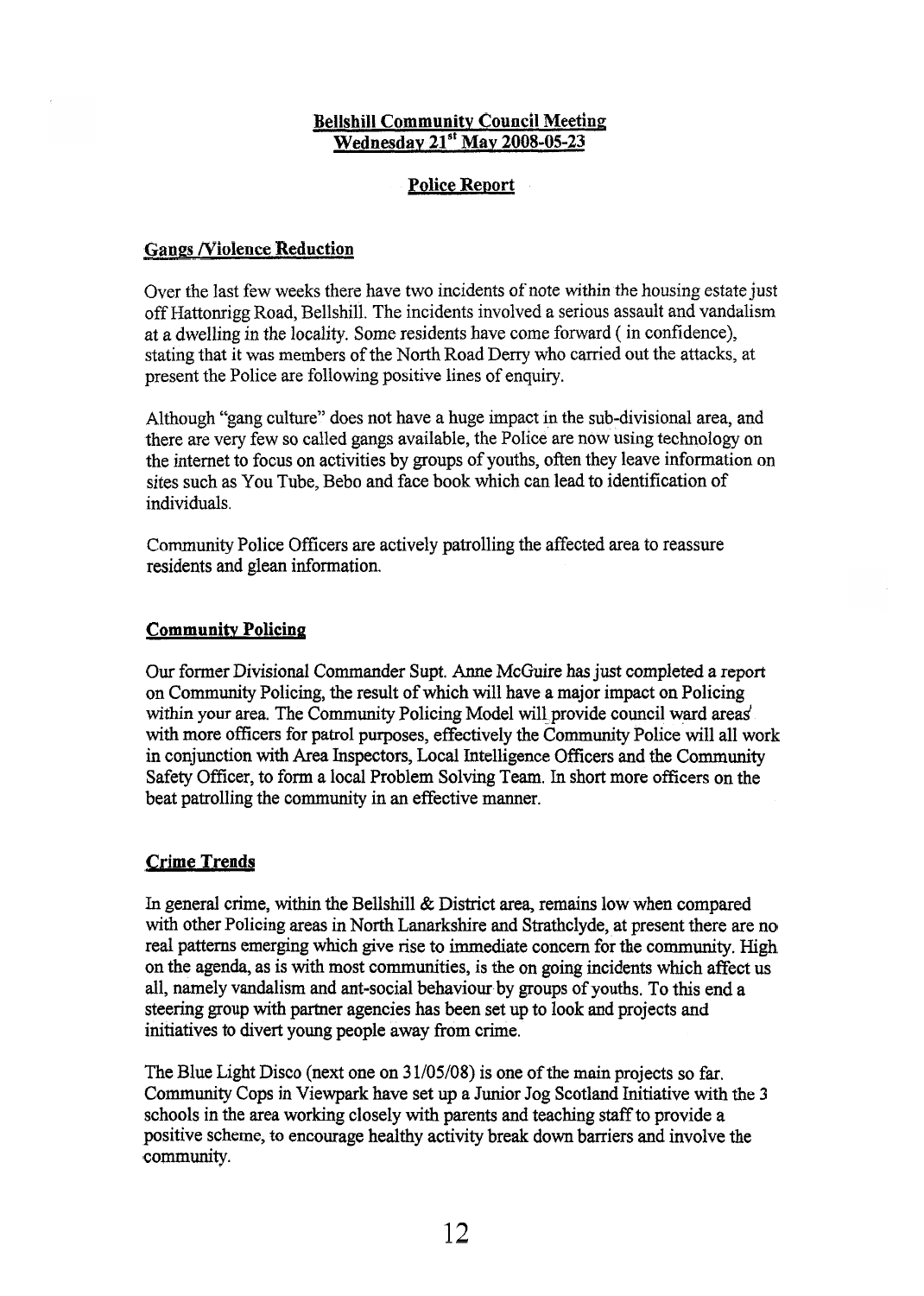## **Alcohol Test Purchasing Scheme**

 $\hat{Z}$ 

The above mentioned scheme is continuing to target those premises where alcohol is being sold to juveniles. The scheme is intelligence lead and the public are providing extremely beneficial information to bring unscrupulous vendors to the fore. To date numerous premises have been subject to test purchases in the area, licences are being revoked (subject to any appeals by the licensee) and licensed premises are being robustly policed.

 $\bar{A}$ 

*<sup>I</sup>'*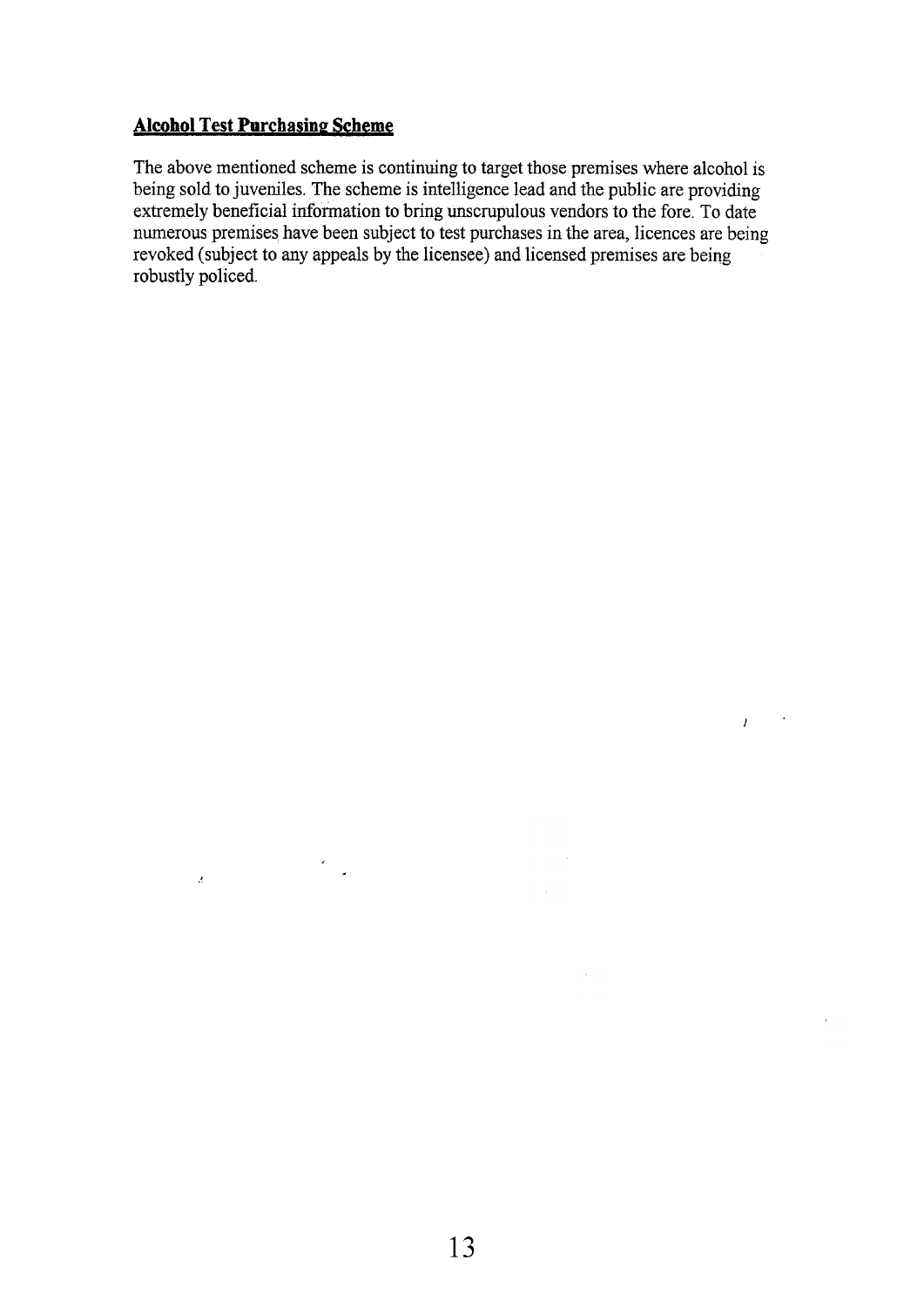## AGENDA ITEM No. 3 (a)

## **Minutes of the meeting held on**  Wednesday 18<sup>th</sup> June 2008 **Bellshill Academy Staff Room Annual General Meeting**

### **Welcome**

The chairman **Tom** Leggate welcomed all to the meeting.

#### **Present**

Tom Leggate (Chairman), Waiter Baker, Tom Taylor (Treasurer), Jensen Connelly, E Williamson, D McLeod (secretary) Alan Wylie (Police), Inspector Stewart Huny (Problem Solving Policing)

## **Apologies J** Gorman, **A** Forsyth

**Minutes** The minutes of the previous meeting were approved on a motion by E Williamson and seconded by W Baker

**Business Arisiw** D McLeod stated that there is no business arising from the minutes but various reports will be brought forward, along with correspondence, which will answer some issues that are in the minute.

**Police Report** Alan Wylie gave a written report but highlighted on the Chief Constables report stating that the changes will be welcome and **an** improvement in policing methods.

Alan then introduced Inspector Stewart Huny from the community policing department who then gave a brief description of the changes that the new DO will be introducing. This is a pilot scheme being tested in this area along with Glasgow, this will improve the service that the police will be giving and we will see more police on the beat. **At** present this scheme is at the planning stage but will be in place very soon.

Alan then went onto give **an** insight into local issues he stated that incidents remain fairly low level, with petty vandalism still affecting the area. Various premises have been targeted for break-ins, and a successful arrest rate has been made.

**Treasurers Report** Tom Taylor gave a report stating that the finances are currently healthy, and stated that the books are not available **as** they are still in the hands of the council chartered accountants, a full explanation of the balance sheet was given and accepted by the members present.

**Street Fair** D McLeod then brought forward a full report on the street fair stating that this was again a great success. Jensen Connelly stated that she was unhappy owing to the damage that has been caused to some of their rides where this will be a cost to the theme park for repairs, she also stated that there was a fight during the fair and had to be broken up by the Taylor family owing to the lack of policing in the area. Jensen also commented on the people that broke into various rides and caused some damage, she mentioned that when people climb onto these rides they may end up hurting themselves, and whose fault will this be.

## **CorresDondence**

- 1. Information on the next sessions lets for the community council
- 2. Lnvoice fiom Johnston Newspapers for the advertising for our Street Fair.
- 3. Letter fiom Rev Agnes Moore on the Remembrance Day service
- 4. Letter from Imperial Flute Band accepting invitation to Remembrance Day parade.
- *5.* Letter fiom Michael McMahon MSP, on request for electric socket, NLC Services have agreed